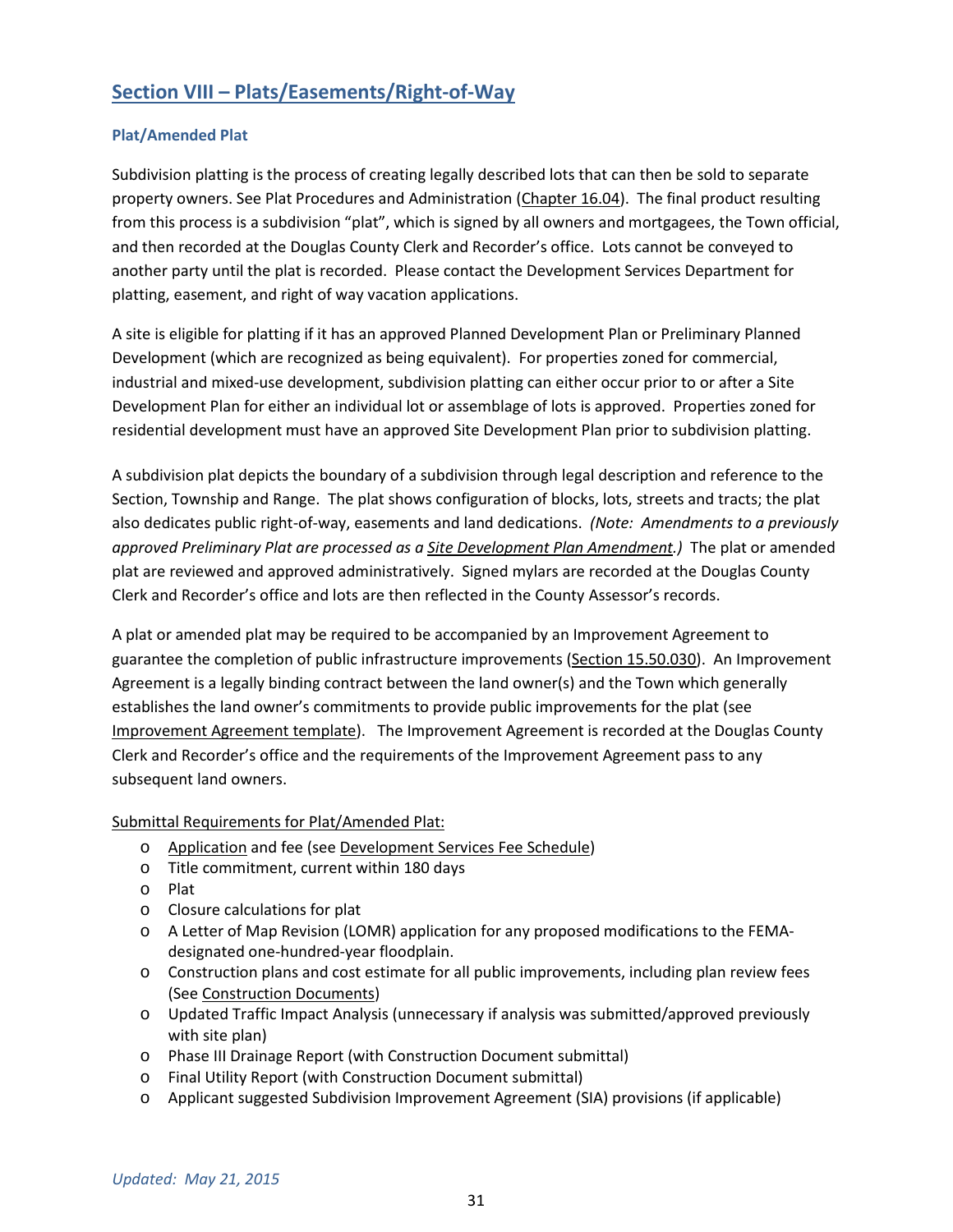Review Process for Plat:

- 1. Applicant submits plat application and fees
- 2. Town sends out external referrals to appropriate jurisdictions, districts, agencies, and utilities
- 3. Staff reviews submittal documents and the Development Agreement for the property (if applicable) and issues comments and redlines, including any external comments that may be received. Staff also issues a draft of the Improvement Agreement for the applicant to review.
- 4. Applicant revises and resubmits (typically one or two times)
- 5. Staff issues approval or denial. *(Note: Staff denials may be appealed to Town Council)*
- 6. If the Plat is approved, then mylars can be prepared, signed and submitted to the Town for recording, along with recording fee check.
- 7. Applicant submits signed Improvement Agreement (and any payments that may be due with the recording of the plat, either by Improvement Agreement or Development Agreement obligations) along with recording fees.

## Recording

- 8. Town records Plat, SIA, and water rights deed (if applicable) at the Douglas County Clerk and Recorder.
- 9. Following plat recordation, the site is eligible for Site Development Plan. If the Site Development Plan is already approved, the applicant can proceed with Construction/GESC Drawings, Construction/GESC Permits and Building Permits.
- 10. Plats must be recorded within 180 days of staff approval, unless a one-time extension is applied for and approved.

## **Addressing**

Proposed street names and addresses must be submitted to Development Services for review and approval. Street names and address must comply with the Town of Castle Rock-Policy for Street Naming and Property Addressing as well as the Douglas County Addressing and Street Naming Manual. The Town will refer the proposed addressing scheme to the Town and County GIS Divisions, as well as Emergency Service providers for input during the review process. Final street and address assignments will be made at the time of plat recordation.

## **Plat Modification**

Plat modification means the consolidation of two or more lots for purposes of creating a single development lot, where all individual lots are held in common ownership; a minor adjustment or elimination of a lot line; or changes due to minor errors or omissions. A plat modification is processed administratively by staff and generally does not require an Improvement Agreement, Construction Drawings, or technical reports.

## Submittal Requirements for Plat Modifications:

- o Application and fee (see Development Services Fee Schedule)
- o Ownership and Encumbrance Report, current within 180 days
- o Plat Modification Form

## Review Process for Plat:

1. Applicant submits plat modification application and fees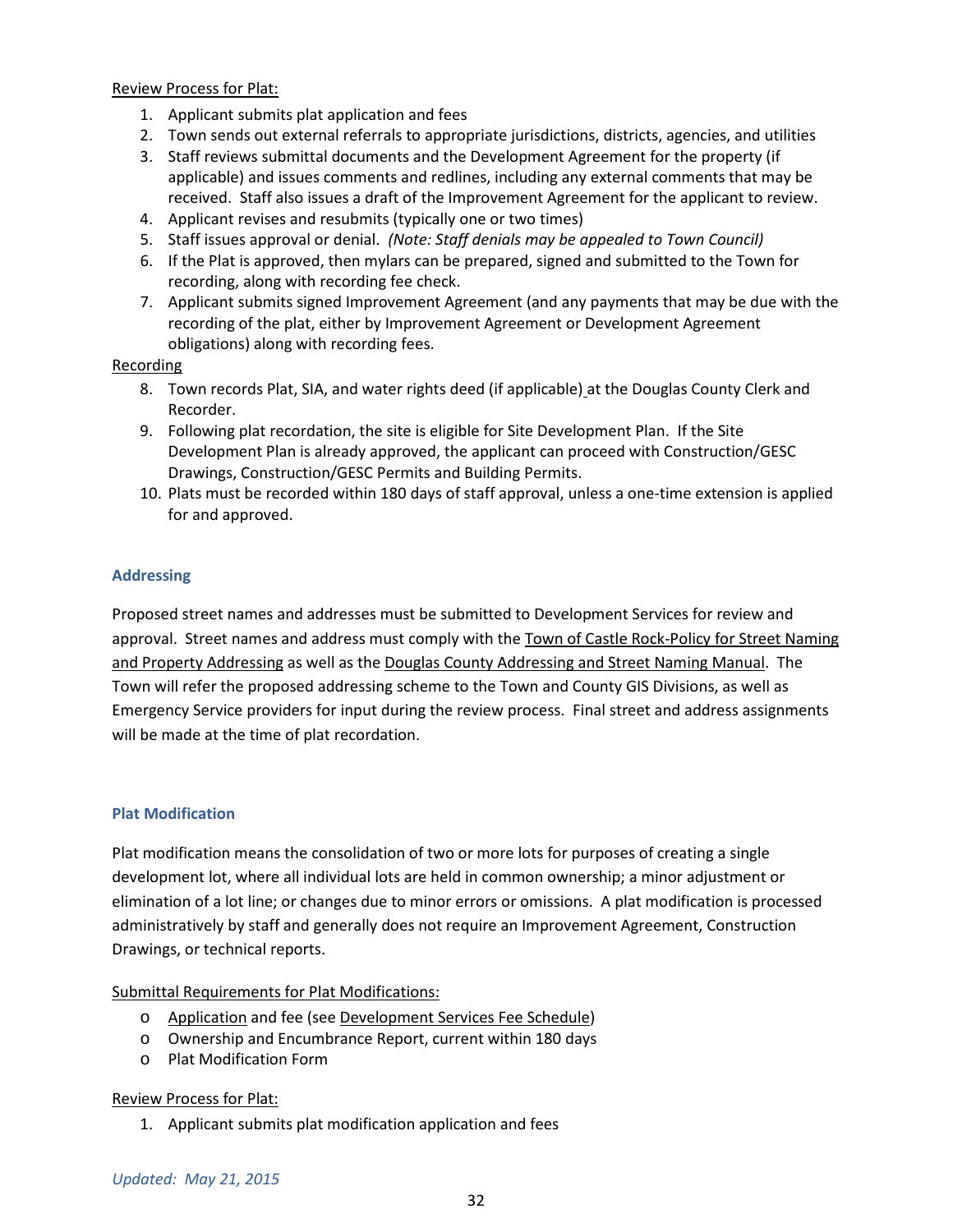- 2. Town sends out external referrals to appropriate jurisdictions, districts, agencies, and utilities (when applicable)
- 3. Staff reviews and issues approval or denial. *(Note: Staff denials may be appealed to Town Council.)*
- 4. If the plat modification is approved, then plat modification form can be prepared, signed and submitted to the Town for recording, along with recording fee check.

Recording:

5. Town records plat modification at the Douglas County Clerk and Recorder.

# **Easement Abandonment/Reconfiguration**

Easement abandonments and reconfigurations where improvements have been constructed must be approved by Town Council in a public hearing. All other easement abandonments and reconfigurations previously accepted by the Town by plat dedication or separate instrument may be approved administratively by Town staff, and the intent to abandon such property interests may be designated on the face of the subdivision plat or replat.

Submittal Requirements for Easement Abandonment / Reconfiguration:

- o Application and fee (see Development Services Fee Schedule)
- o Legal description and exhibit for requested easement abandonment or plat.

# Review Process for Easement Abandonment/Reconfiguration:

- 1. Applicant submits easement abandonment application, fee, legal description, and exhibit.
- 2. Town sends out external referrals to appropriate jurisdictions, districts, agencies, and utilities (when applicable).
- 3. Staff reviews submittal package documents and issues response comments and redlines.
- 4. Applicant revises and resubmits.
- 5. Administrative review and approval; denials may be appealed to Town Council.

## Additional steps for Town Council approval of easement abandonments:

6. Town Council reviews the requested abandonment in a public hearing and after two readings, either approves or denies the request.

## Recording:

7. Recordation of replat and/or quitclaim deed. Applicant pays recording fees.

## **Right of Way Vacation**

Requests to vacate public right-of-way must demonstrate that adjoining properties have an alternative means of ingress and egress and that public and private utilities and/or appurtenances located within the right-of-way to be vacated, shall retain easements for their continued use.

Only the Town Council is authorized to vacate dedicated streets and other public right-of-ways that have been improved and opened for public use. Such requests must be approved by ordinance, which requires two readings. All other right-of-way vacations previously accepted by the Town by plat dedication or separate instrument may be approved administratively by Town staff, and the intent to abandon such property interests may be designated on the face of the subdivision plat or replat.